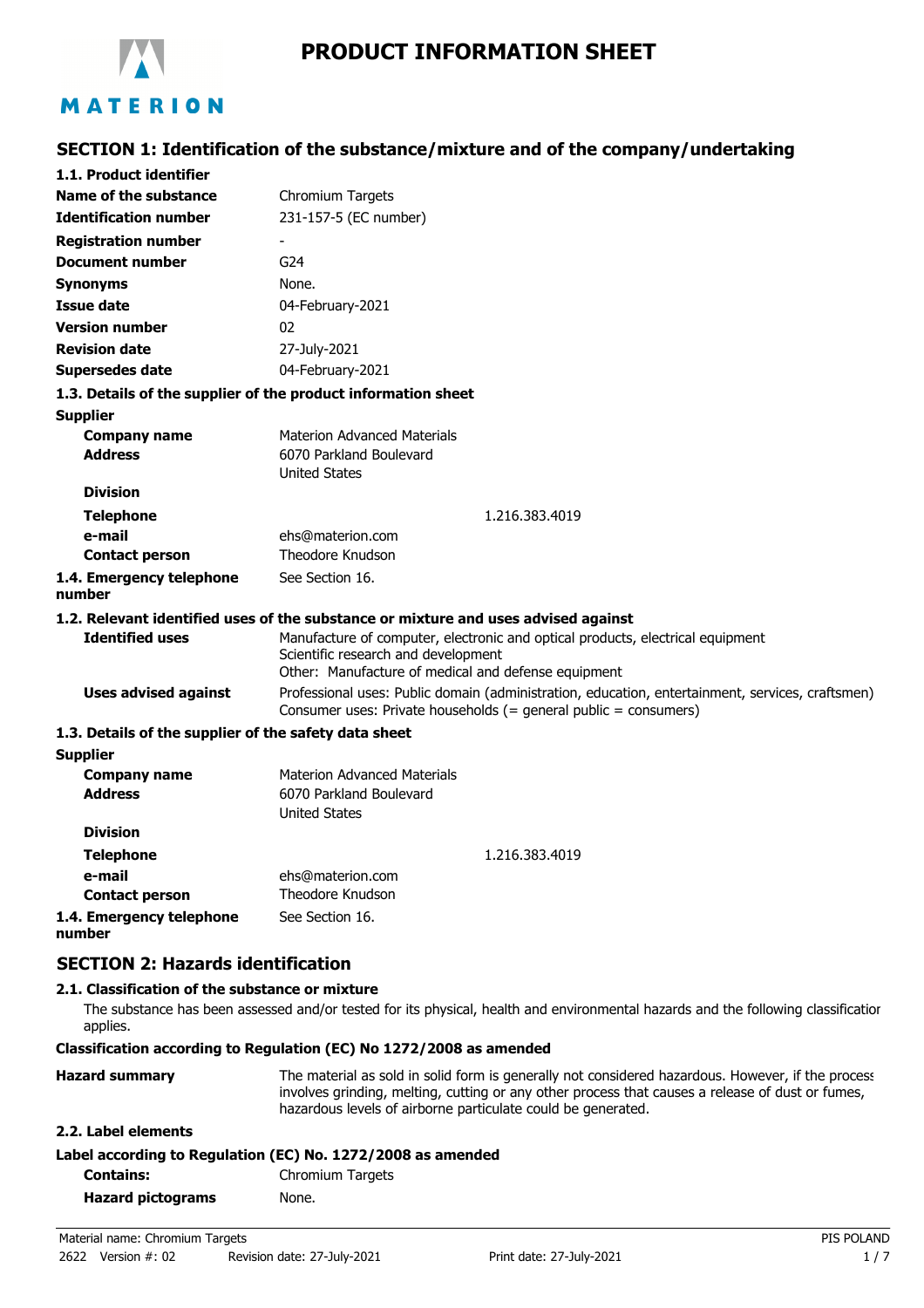| Signal word                       | None.                                                                                                                                                                                                                                                                 |
|-----------------------------------|-----------------------------------------------------------------------------------------------------------------------------------------------------------------------------------------------------------------------------------------------------------------------|
| <b>Hazard statements</b>          | The material as sold in solid form is generally not considered hazardous. However, if the process<br>involves grinding, melting, cutting or any other process that causes a release of dust or fumes,<br>hazardous levels of airborne particulate could be generated. |
| <b>Precautionary statements</b>   |                                                                                                                                                                                                                                                                       |
| <b>Prevention</b>                 | Observe good industrial hygiene practices.                                                                                                                                                                                                                            |
| <b>Response</b>                   | Wash hands after handling.                                                                                                                                                                                                                                            |
| <b>Storage</b>                    | Store away from incompatible materials.                                                                                                                                                                                                                               |
| <b>Disposal</b>                   |                                                                                                                                                                                                                                                                       |
| P501                              | Dispose of contents/container in accordance with local/regional/national/international regulations.                                                                                                                                                                   |
| Supplemental label<br>information | For further information, please contact the Product Stewardship Department at $+1.216.383.4019$ .                                                                                                                                                                     |
| 2.3. Other hazards                | Not a PBT or vPvB substance or mixture.                                                                                                                                                                                                                               |

# **SECTION 3: Composition/information on ingredients**

## **3.1. Substances**

#### **General information**

| <b>Chemical name</b> | $\frac{0}{0}$            | No.                    | CAS-No. / EC REACH Registration No. Index No. |                          | <b>Notes</b> |
|----------------------|--------------------------|------------------------|-----------------------------------------------|--------------------------|--------------|
| Chromium Targets     | 100                      | 7440-47-3<br>231-157-5 | $\overline{\phantom{0}}$                      | $\overline{\phantom{0}}$ | #            |
|                      | <b>Classification: -</b> |                        |                                               |                          |              |

# **SECTION 4: First aid measures**

| <b>General information</b>                                                                 | If you feel unwell, seek medical advice (show the label where possible). Ensure that medical<br>personnel are aware of the material(s) involved, and take precautions to protect themselves. |  |  |
|--------------------------------------------------------------------------------------------|----------------------------------------------------------------------------------------------------------------------------------------------------------------------------------------------|--|--|
| 4.1. Description of first aid measures                                                     |                                                                                                                                                                                              |  |  |
| <b>Inhalation</b>                                                                          | Remove victim to fresh air and keep at rest in a position comfortable for breathing. Call a poison<br>centre or doctor/physician if you feel unwell.                                         |  |  |
| <b>Skin contact</b>                                                                        | Wash off with soap and water. Get medical attention if irritation develops and persists.                                                                                                     |  |  |
| Eye contact                                                                                | Rinse with water. Get medical attention if irritation develops and persists.                                                                                                                 |  |  |
| <b>Ingestion</b>                                                                           | Rinse mouth. Get medical attention if symptoms occur.                                                                                                                                        |  |  |
| 4.2. Most important<br>symptoms and effects, both<br>acute and delayed                     | None known.                                                                                                                                                                                  |  |  |
| 4.3. Indication of any<br>immediate medical attention<br>and special treatment<br>needed   | Treat symptomatically.                                                                                                                                                                       |  |  |
| <b>SECTION 5: Firefighting measures</b>                                                    |                                                                                                                                                                                              |  |  |
| <b>General fire hazards</b>                                                                | No unusual fire or explosion hazards noted. None known.                                                                                                                                      |  |  |
| 5.1. Extinguishing media<br><b>Suitable extinguishing</b><br>media                         | Extinguish with alcohol-resistant foam, carbon dioxide or dry powder.                                                                                                                        |  |  |
| <b>Unsuitable extinguishing</b><br>media                                                   | None known.                                                                                                                                                                                  |  |  |
| 5.2. Special hazards arising<br>from the substance or<br>mixture                           | This product is not flammable.                                                                                                                                                               |  |  |
| 5.3. Advice for firefighters<br><b>Special protective</b><br>equipment for<br>firefighters | Use protective equipment appropriate for surrounding materials.                                                                                                                              |  |  |
| <b>Special firefighting</b><br>procedures                                                  | Use standard firefighting procedures and consider the hazards of other involved materials. Use<br>water spray to cool unopened containers.                                                   |  |  |
| <b>Specific methods</b>                                                                    | Use standard firefighting procedures and consider the hazards of other involved materials.                                                                                                   |  |  |
|                                                                                            |                                                                                                                                                                                              |  |  |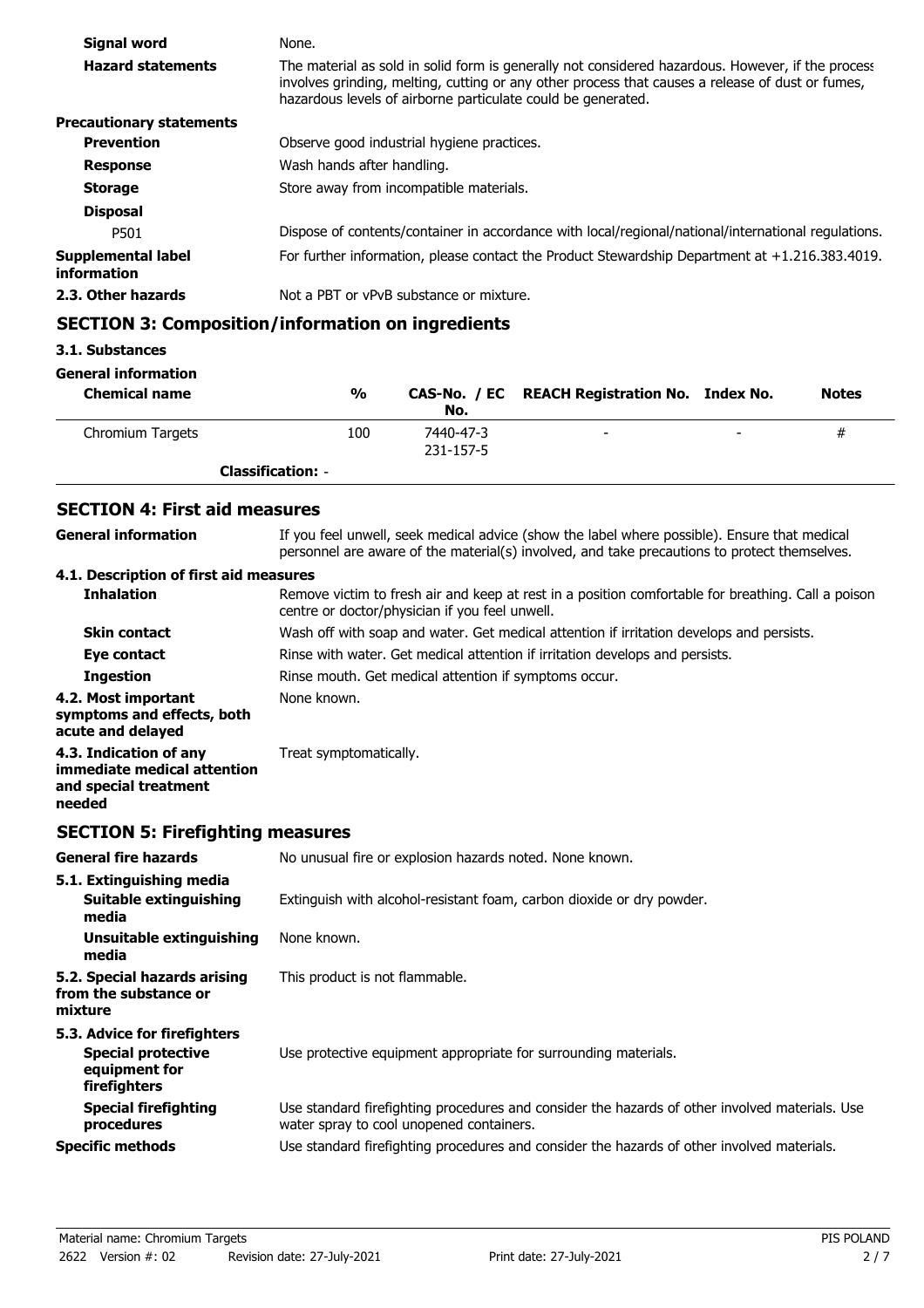## **SECTION 6: Accidental release measures**

## **6.1. Personal precautions, protective equipment and emergency procedures**

| For non-emergency<br>personnel                               | Keep unnecessary personnel away. Ensure suitable personal protection (including respiratory<br>protection) during removal of spillages in a confined area. For personal protection, see section 8 of<br>the PIS. |
|--------------------------------------------------------------|------------------------------------------------------------------------------------------------------------------------------------------------------------------------------------------------------------------|
| For emergency<br>responders                                  | Keep unnecessary personnel away. Wear appropriate protective equipment and clothing during<br>clean-up. Use personal protection recommended in Section 8 of the PIS.                                             |
| 6.2. Environmental<br>precautions                            | Collect spillage.                                                                                                                                                                                                |
| 6.3. Methods and material for<br>containment and cleaning up | Avoid dust formation. Stop the flow of material, if this is without risk. Sweep up or vacuum up<br>spillage and collect in suitable container for disposal. For waste disposal, see section 13 of the PIS.       |
| 6.4. Reference to other<br>sections                          | For personal protection, see section 8 of the PIS. For waste disposal, see section 13 of the PIS.                                                                                                                |
|                                                              |                                                                                                                                                                                                                  |

## **SECTION 7: Handling and storage**

| 7.1. Precautions for safe<br>handling                                          | Provide adequate ventilation. Wear appropriate personal protective equipment. Observe good<br>industrial hygiene practices.        |
|--------------------------------------------------------------------------------|------------------------------------------------------------------------------------------------------------------------------------|
| 7.2. Conditions for safe<br>storage, including any<br><i>incompatibilities</i> | Store in a cool, dry place with adequate ventilation. Keep away from incompatible materials, open<br>flames and high temperatures. |
| 7.3. Specific end use(s)                                                       | Not available.                                                                                                                     |

## **SECTION 8: Exposure controls/personal protection**

## **8.1. Control parameters**

#### **Occupational exposure limits**

| <b>Material</b>                                      | <b>Type</b>                                                                                                                                                                                                                 | concentrations and intensities of harmful health factors in the work environment, Journal of Laws 2014, item 817<br><b>Value</b>                                                                                                                                                                  |  |  |
|------------------------------------------------------|-----------------------------------------------------------------------------------------------------------------------------------------------------------------------------------------------------------------------------|---------------------------------------------------------------------------------------------------------------------------------------------------------------------------------------------------------------------------------------------------------------------------------------------------|--|--|
| Chromium Targets (CAS<br>7440-47-3)                  | <b>TWA</b>                                                                                                                                                                                                                  | $0,5$ mg/m3                                                                                                                                                                                                                                                                                       |  |  |
| 2017/164/EU                                          |                                                                                                                                                                                                                             | EU. Indicative Exposure Limit Values in Directives 91/322/EEC, 2000/39/EC, 2006/15/EC, 2009/161/EU,                                                                                                                                                                                               |  |  |
| <b>Material</b>                                      | <b>Type</b>                                                                                                                                                                                                                 | <b>Value</b>                                                                                                                                                                                                                                                                                      |  |  |
| Chromium Targets (CAS<br>7440-47-3)                  | TWA                                                                                                                                                                                                                         | 2 mg/m $3$                                                                                                                                                                                                                                                                                        |  |  |
| <b>Biological limit values</b>                       | No biological exposure limits noted for the ingredient(s).                                                                                                                                                                  |                                                                                                                                                                                                                                                                                                   |  |  |
| <b>Recommended monitoring</b><br>procedures          |                                                                                                                                                                                                                             | Follow standard monitoring procedures.                                                                                                                                                                                                                                                            |  |  |
| <b>Derived no effect levels</b><br>(DNELs)           | Not available.                                                                                                                                                                                                              |                                                                                                                                                                                                                                                                                                   |  |  |
| <b>Predicted no effect</b><br>concentrations (PNECs) | Not available.                                                                                                                                                                                                              |                                                                                                                                                                                                                                                                                                   |  |  |
| 8.2. Exposure controls                               |                                                                                                                                                                                                                             |                                                                                                                                                                                                                                                                                                   |  |  |
| <b>Appropriate engineering</b><br>controls           | established, maintain airborne levels to an acceptable level.                                                                                                                                                               | Good general ventilation should be used. Ventilation rates should be matched to conditions. If<br>applicable, use process enclosures, local exhaust ventilation, or other engineering controls to<br>maintain airborne levels below recommended exposure limits. If exposure limits have not been |  |  |
|                                                      | Individual protection measures, such as personal protective equipment                                                                                                                                                       |                                                                                                                                                                                                                                                                                                   |  |  |
| <b>General information</b>                           | Personal protection equipment should be chosen according to the CEN standards and in discussion<br>with the supplier of the personal protective equipment.                                                                  |                                                                                                                                                                                                                                                                                                   |  |  |
| <b>Eye/face protection</b>                           | If contact is likely, safety glasses with side shields are recommended.                                                                                                                                                     |                                                                                                                                                                                                                                                                                                   |  |  |
| <b>Skin protection</b>                               |                                                                                                                                                                                                                             |                                                                                                                                                                                                                                                                                                   |  |  |
| - Hand protection                                    | Wear gloves to prevent metal cuts and skin abrasions during handling.                                                                                                                                                       |                                                                                                                                                                                                                                                                                                   |  |  |
| - Other                                              | Wear suitable protective clothing.                                                                                                                                                                                          |                                                                                                                                                                                                                                                                                                   |  |  |
| <b>Respiratory protection</b>                        | In case of insufficient ventilation, wear suitable respiratory equipment.                                                                                                                                                   |                                                                                                                                                                                                                                                                                                   |  |  |
| <b>Thermal hazards</b>                               | Wear appropriate thermal protective clothing, when necessary.                                                                                                                                                               |                                                                                                                                                                                                                                                                                                   |  |  |
| <b>Hygiene measures</b>                              | Always observe good personal hygiene measures, such as washing after handling the material and<br>before eating, drinking, and/or smoking. Routinely wash work clothing and protective equipment to<br>remove contaminants. |                                                                                                                                                                                                                                                                                                   |  |  |
| Material name: Chromium Targets                      |                                                                                                                                                                                                                             | PIS POLAND                                                                                                                                                                                                                                                                                        |  |  |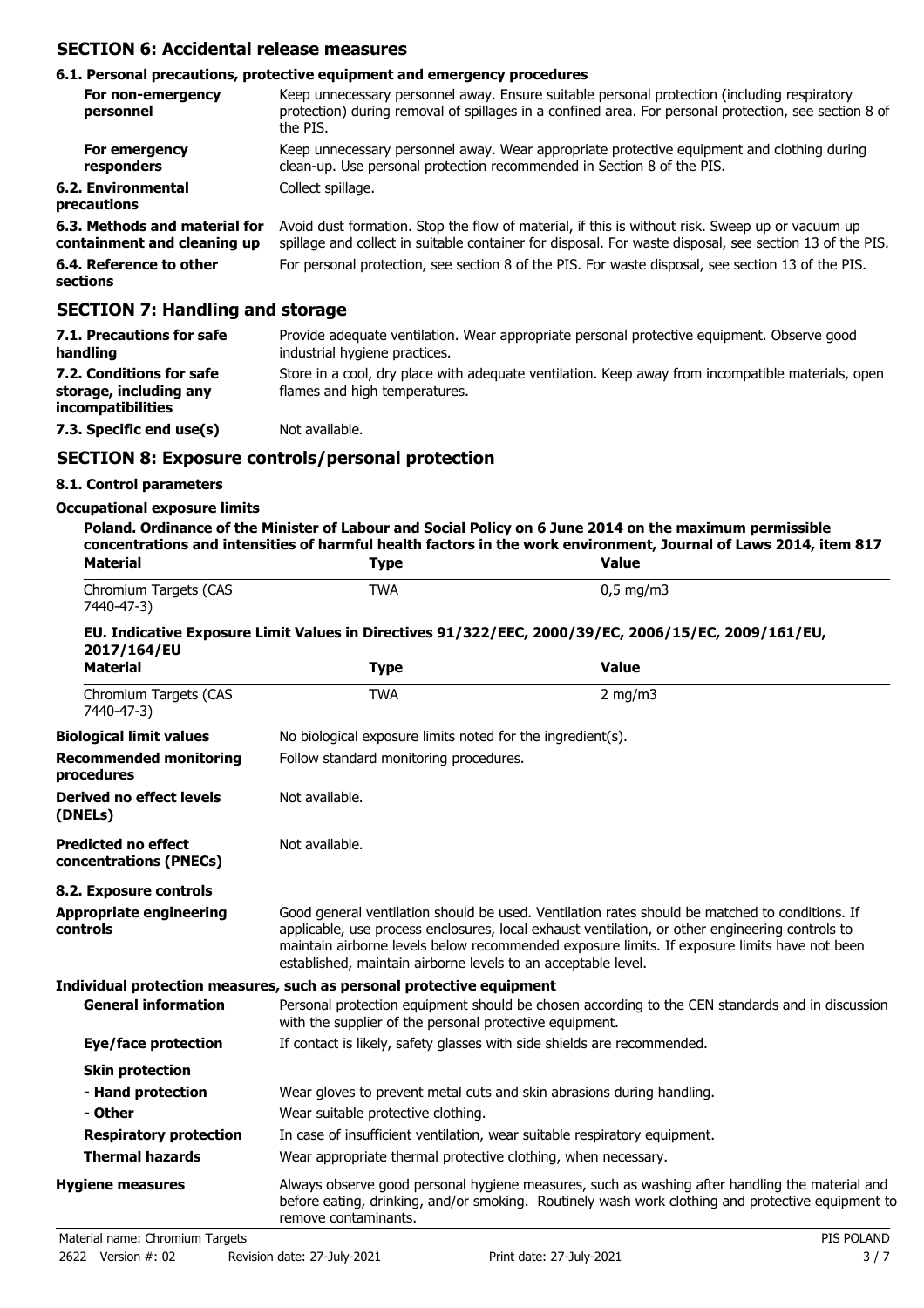Good general ventilation should be used. Ventilation rates should be matched to conditions. If applicable, use process enclosures, local exhaust ventilation, or other engineering controls to maintain airborne levels below recommended exposure limits. If exposure limits have not been established, maintain airborne levels to an acceptable level.

# **SECTION 9: Physical and chemical properties**

## **9.1. Information on basic physical and chemical properties**

| <b>Appearance</b>                                   |                                     |
|-----------------------------------------------------|-------------------------------------|
| <b>Physical state</b>                               | Solid.                              |
| Form                                                | Solid.                              |
| Colour                                              | Light grey.                         |
| Odour                                               | None.                               |
| <b>Odour threshold</b>                              | Not applicable.                     |
| рH                                                  | Not applicable.                     |
| <b>Melting point/freezing point</b>                 | 1900 °C (3452 °F) / Not applicable. |
| Initial boiling point and<br>boiling range          | Not applicable.                     |
| <b>Flash point</b>                                  | Not applicable.                     |
| <b>Evaporation rate</b>                             | Not applicable.                     |
| Flammability (solid, gas)                           | None known.                         |
| <b>Upper/lower flammability or explosive limits</b> |                                     |
| <b>Explosive limit - lower (</b><br>%)              | Not applicable.                     |
| <b>Explosive limit - lower (</b><br>%) temperature  | Not applicable.                     |
| <b>Explosive limit - upper</b>                      | Not applicable.                     |
| (%)                                                 |                                     |
| <b>Explosive limit - upper (</b><br>%) temperature  | Not applicable.                     |
| <b>Vapour pressure</b>                              | Not applicable.                     |
| <b>Vapour density</b>                               | Not applicable.                     |
| <b>Relative density</b>                             | Not applicable.                     |
| Solubility(ies)                                     |                                     |
| Solubility (water)                                  | Insoluble                           |
| <b>Partition coefficient</b><br>(n-octanol/water)   | Not applicable.<br>Not applicable.  |
| <b>Auto-ignition temperature</b>                    | Not applicable.                     |
| <b>Decomposition temperature</b>                    | Not applicable.                     |
| <b>Viscosity</b>                                    | Not applicable.                     |
| <b>Explosive properties</b>                         | Not explosive.                      |
| <b>Oxidising properties</b>                         | Not oxidising.                      |
| 9.2. Other information                              |                                     |
| <b>Density</b>                                      | 7,14 g/cm3 estimated                |
| <b>Molecular formula</b>                            | Cr                                  |
| <b>Molecular weight</b>                             | 52 g/mol                            |

## **SECTION 10: Stability and reactivity**

| 10.1. Reactivity                            | The product is stable and non-reactive under normal conditions of use, storage and transport. |
|---------------------------------------------|-----------------------------------------------------------------------------------------------|
| 10.2. Chemical stability                    | Material is stable under normal conditions.                                                   |
| 10.3. Possibility of hazardous<br>reactions | No dangerous reaction known under conditions of normal use.                                   |
| 10.4. Conditions to avoid                   | Contact with incompatible materials.                                                          |
| 10.5. Incompatible materials                | Strong oxidising agents. Strong acids.                                                        |
| 10.6. Hazardous<br>decomposition products   | No hazardous decomposition products are known.                                                |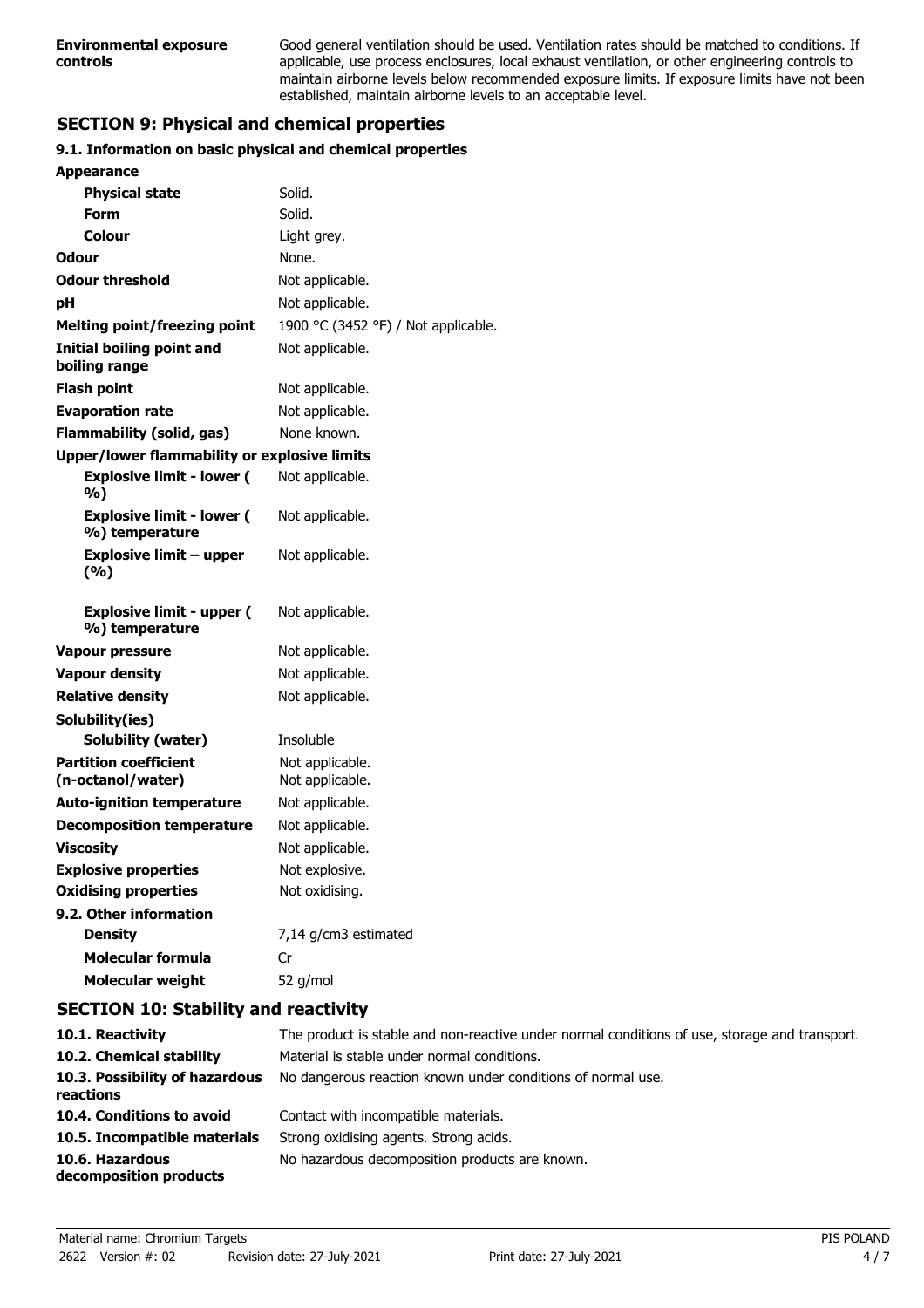## **SECTION 11: Toxicological information**

**General information C**CCUP Occupational exposure to the substance or mixture may cause adverse effects.

| scheidi inivi induon                                | occupational exposure to the substance of mixture may cause duverse encets. |  |  |
|-----------------------------------------------------|-----------------------------------------------------------------------------|--|--|
| <b>Information on likely routes of exposure</b>     |                                                                             |  |  |
| <b>Inhalation</b>                                   | No adverse effects due to inhalation are expected.                          |  |  |
| <b>Skin contact</b>                                 | No adverse effects due to skin contact are expected.                        |  |  |
| Eye contact                                         | Not likely, due to the form of the product.                                 |  |  |
| <b>Ingestion</b>                                    | Expected to be a low ingestion hazard.                                      |  |  |
| <b>Symptoms</b>                                     | May cause respiratory irritation.                                           |  |  |
| 11.1. Information on toxicological effects          |                                                                             |  |  |
| <b>Acute toxicity</b>                               | None known.                                                                 |  |  |
| <b>Skin corrosion/irritation</b>                    | Not likely, due to the form of the product.                                 |  |  |
| Serious eye damage/eye<br>irritation                | None known.                                                                 |  |  |
| <b>Respiratory sensitisation</b>                    | Not a respiratory sensitizer.                                               |  |  |
| <b>Skin sensitisation</b>                           | Not a skin sensitiser.                                                      |  |  |
| <b>Germ cell mutagenicity</b>                       | Not classified.                                                             |  |  |
| Carcinogenicity                                     | Not classified.                                                             |  |  |
|                                                     | <b>IARC Monographs. Overall Evaluation of Carcinogenicity</b>               |  |  |
| Chromium Targets (CAS 7440-47-3)                    | Not classifiable as to carcinogenicity to humans. 3                         |  |  |
| <b>Reproductive toxicity</b>                        | Not classified.                                                             |  |  |
| Specific target organ toxicity<br>- single exposure | Not classified.                                                             |  |  |
| <b>Specific target organ toxicity</b>               | Not classified.                                                             |  |  |

| 55551115 tai 45t 51 4411 toxitity<br>- repeated exposure | וושטוווכשוט טעוו          |
|----------------------------------------------------------|---------------------------|
| Aspiration hazard                                        | Not an aspiration hazard. |
| Mixture versus substance<br>information                  | No information available. |
| Other information                                        | Not available.            |

## **SECTION 12: Ecological information**

12.1. Toxicity The product is not classified as environmentally hazardous. However, this does not exclude the possibility that large or frequent spills can have a harmful or damaging effect on the environment.

| <b>Product</b>                                            |                                                                                                                                                                                            | <b>Species</b>                   | <b>Test Results</b>         |  |
|-----------------------------------------------------------|--------------------------------------------------------------------------------------------------------------------------------------------------------------------------------------------|----------------------------------|-----------------------------|--|
| Chromium Targets (CAS 7440-47-3)                          |                                                                                                                                                                                            |                                  |                             |  |
| Aquatic                                                   |                                                                                                                                                                                            |                                  |                             |  |
| Acute                                                     |                                                                                                                                                                                            |                                  |                             |  |
| Crustacea                                                 | EC50                                                                                                                                                                                       | Water flea (Daphnia magna)       | $0.01 - 0.7$ mg/l, 48 hours |  |
| Fish                                                      | LC50                                                                                                                                                                                       | American eel (Anguilla rostrata) | 13,9 mg/l, 96 hours         |  |
| 12.2. Persistence and<br>degradability                    | No data is available on the degradability of this substance.                                                                                                                               |                                  |                             |  |
| 12.3. Bioaccumulative<br>potential                        | No data available.                                                                                                                                                                         |                                  |                             |  |
| <b>Partition coefficient</b><br>n-octanol/water (log Kow) | Not applicable.                                                                                                                                                                            |                                  |                             |  |
| <b>Bioconcentration factor (BCF)</b>                      | Not available.                                                                                                                                                                             |                                  |                             |  |
| 12.4. Mobility in soil                                    | No data available.                                                                                                                                                                         |                                  |                             |  |
| 12.5. Results of PBT and<br><b>vPvB</b> assessment        | Not a PBT or vPvB substance or mixture.                                                                                                                                                    |                                  |                             |  |
| 12.6. Other adverse effects                               | No other adverse environmental effects (e.g. ozone depletion, photochemical ozone creation<br>potential, endocrine disruption, global warming potential) are expected from this component. |                                  |                             |  |

## **SECTION 13: Disposal considerations**

#### **13.1. Waste treatment methods**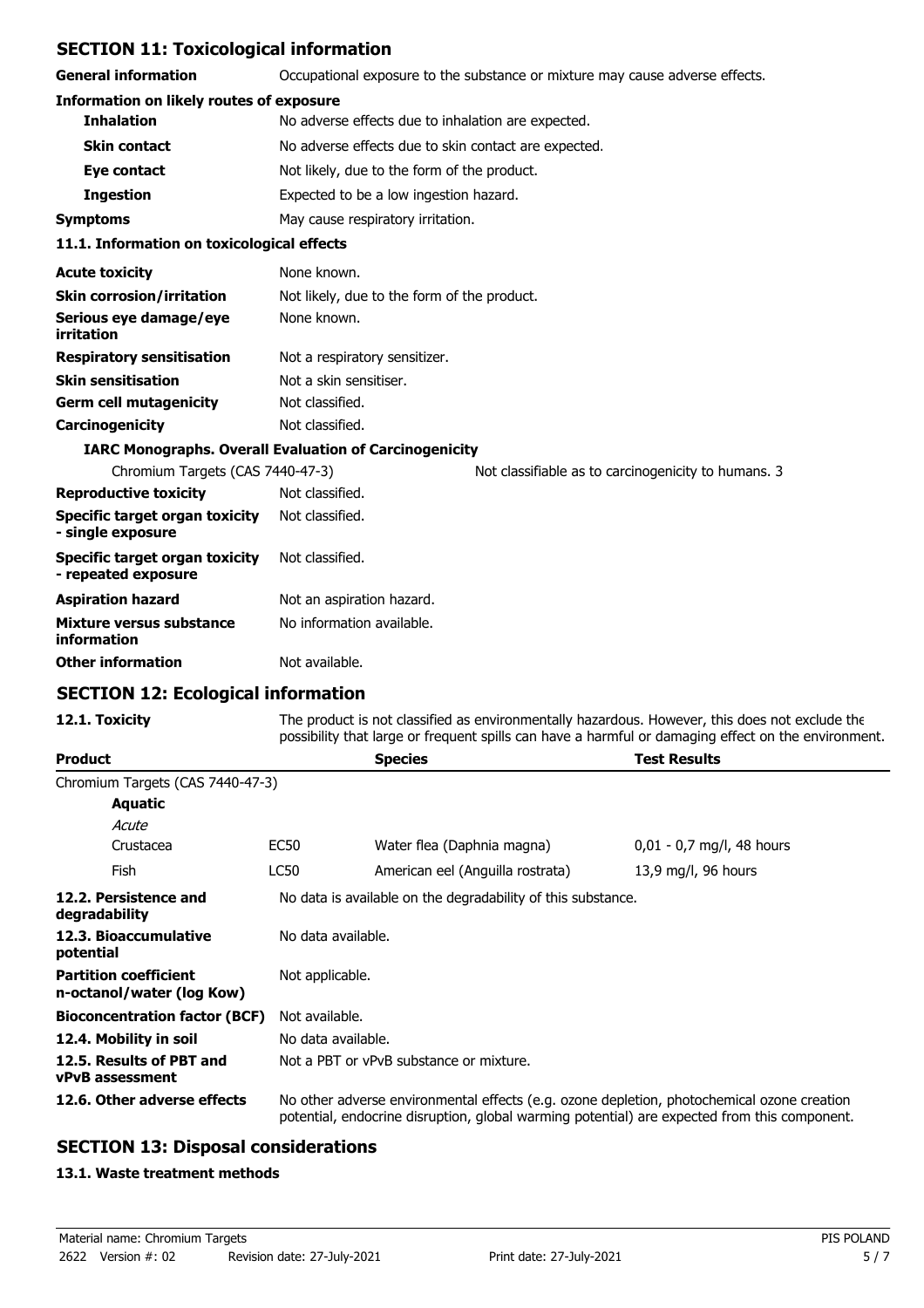| <b>Residual waste</b>                  | Dispose of in accordance with local regulations. Empty containers or liners may retain some product<br>residues. This material and its container must be disposed of in a safe manner (see: Disposal<br>instructions). |
|----------------------------------------|------------------------------------------------------------------------------------------------------------------------------------------------------------------------------------------------------------------------|
| <b>Contaminated packaging</b>          | Since emptied containers may retain product residue, follow label warnings even after container is<br>emptied. Empty containers should be taken to an approved waste handling site for recycling or<br>disposal.       |
| <b>EU waste code</b>                   | The Waste code should be assigned in discussion between the user, the producer and the waste<br>disposal company.                                                                                                      |
| <b>Disposal</b><br>methods/information | Collect and reclaim or dispose in sealed containers at licensed waste disposal site. Dispose of<br>contents/container in accordance with local/regional/national/international regulations.                            |
| <b>Special precautions</b>             | Dispose in accordance with all applicable regulations.                                                                                                                                                                 |

## **SECTION 14: Transport information**

#### **ADR**

14.1. - 14.6.: Not regulated as dangerous goods.

#### **RID**

14.1. - 14.6.: Not regulated as dangerous goods.

## **ADN**

14.1. - 14.6.: Not regulated as dangerous goods.

#### **IATA**

14.1. - 14.6.: Not regulated as dangerous goods.

#### **IMDG**

14.1. - 14.6.: Not regulated as dangerous goods.

## **SECTION 15: Regulatory information**

**15.1. Safety, health and environmental regulations/legislation specific for the substance or mixture**

#### **EU regulations**

**Regulation (EC) No. 1005/2009 on substances that deplete the ozone layer, Annex I and II, as amended** Not listed.

# **Regulation (EU) 2019/1021 On persistent organic pollutants (recast), as amended**

Not listed.

**Regulation (EU) No. 649/2012 concerning the export and import of dangerous chemicals, Annex I, Part 1 as amended**

Not listed.

**Regulation (EU) No. 649/2012 concerning the export and import of dangerous chemicals, Annex I, Part 2 as amended**

Not listed.

**Regulation (EU) No. 649/2012 concerning the export and import of dangerous chemicals, Annex I, Part 3 as amended**

Not listed.

**Regulation (EU) No. 649/2012 concerning the export and import of dangerous chemicals, Annex V as amended** Not listed.

**Regulation (EC) No. 166/2006 Annex II Pollutant Release and Transfer Registry, as amended** Chromium Targets (CAS 7440-47-3)

**Regulation (EC) No. 1907/2006, REACH Article 59(10) Candidate List as currently published by ECHA** Not listed.

#### **Authorisations**

**Regulation (EC) No. 1907/2006, REACH Annex XIV Substances subject to authorization, as amended** Not listed.

#### **Restrictions on use**

**Regulation (EC) No. 1907/2006, REACH Annex XVII Substances subject to restriction on marketing and use as amended**

Not listed.

**Directive 2004/37/EC: on the protection of workers from the risks related to exposure to carcinogens and mutagens at work, as amended.**

Not listed.

#### **Other EU regulations**

**Directive 2012/18/EU on major accident hazards involving dangerous substances, as amended** Not listed.